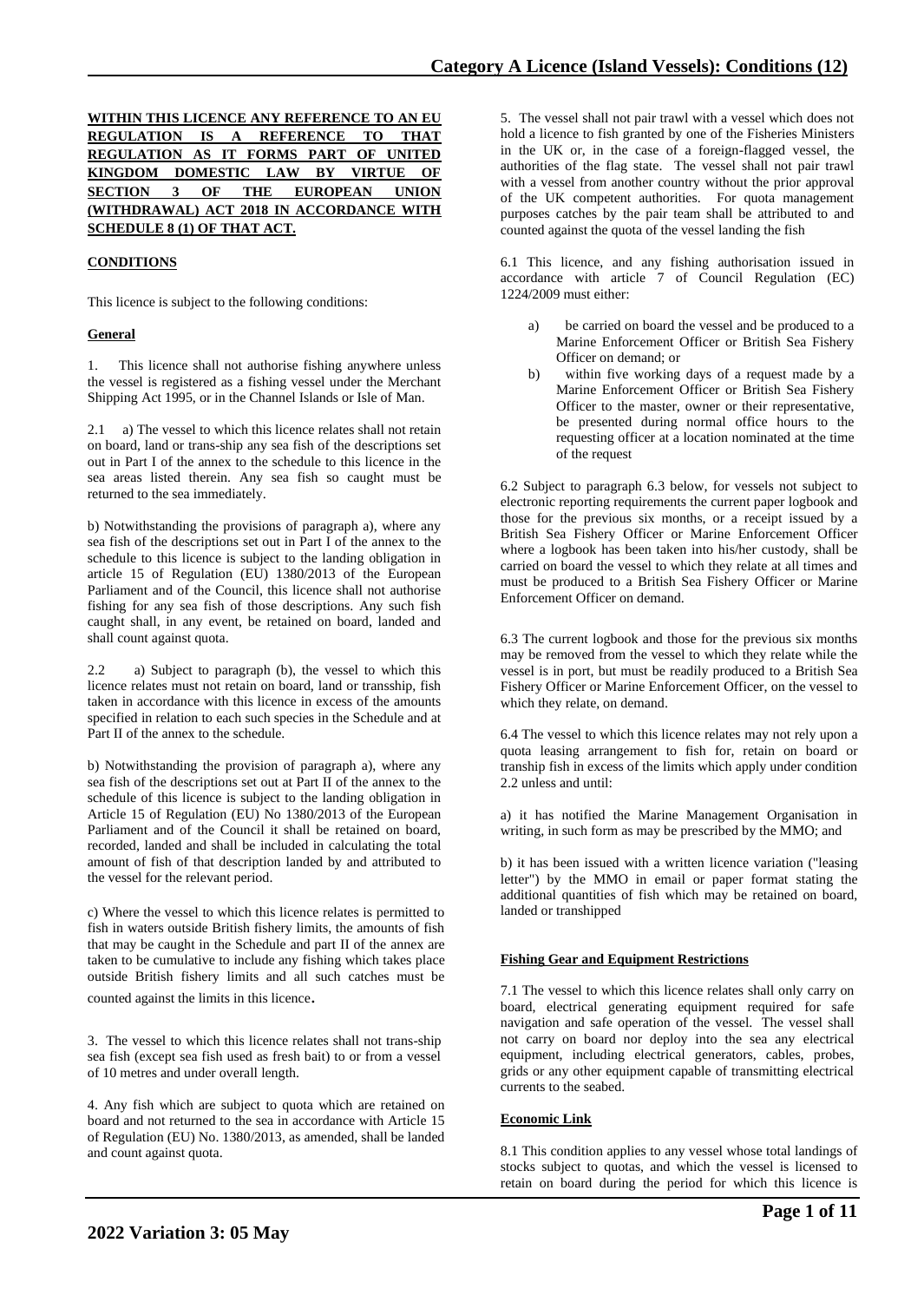issued, amount to 2 tonnes or more between 1st January 2022 and 31st December 2022.

8.2 The licence holder must ensure that there is a real economic link between the vessel to which this licence relates and the United Kingdom, Channel Islands or Isle of Man, in so far as this link concerns only the connections between the fishing activities of the vessel and those communities which are dependent on fisheries and related industries.

8.3 There shall be a real economic link for the purposes of condition 8.2 above where any one of the following options is satisfied during the period specified in paragraph 8.1 above:

- (a) at least 70 per cent by weight or by monetary value of the total landings of all stocks subject to quotas landed by the vessel, and which the vessel is licensed to retain on board, has been landed in the United Kingdom, Channel Islands or Isle of Man; or
- (b) at least 70 per cent of the vessel's crew (measured by reference to the total number of crew-days at sea) is made up of persons who normally reside in the United Kingdom, the Channel Islands or Isle of Man; or
- (c) the owner of the vessel transfers to its fisheries administration fishing opportunities for quota species equivalent to 20 per cent by weight or monetary value of the shortfall in landings of quota species that would result in compliance with condition 8.3(a) above.
- (d) the owner of the vessel achieves a combination of the landing and crewing requirements at condition 8.3(a) and (b), or a combination of condition 8.3(c) and (b) such that, notwithstanding the individual requirements are not met, the cumulative total is such that a 70% threshold is reached.

8.4 It is the responsibility of the owner of the vessel to demonstrate compliance with whatever option has been chosen to the satisfaction of Fisheries Administrations. If the owner of the vessel fails to comply with whatever option has been chosen by no more than 10 percentage points, Fisheries administrations may, at their discretion, allow such shortfall to be met by adding the same number of percentage points to the option which the owner of the vessel chooses to comply with in the following licence period. In such case, an Economic Link Notice of Variation will be issued to the vessel owner in the following licence period to increase the percentage threshold requirements of the economic link condition by such percentage shortfall.

# **Compliance Visiting Condition**

9.1 This condition applies only to any vessel which, during each of the periods 1 April 2022 – 30 September 2022 and 1 October 2022 – 31 March 2023, lands in the United Kingdom, Channel Islands or Isle of Man less than 50 per cent by weight of its total landings of all stocks subject to quotas which the vessel is licensed to retain on board, subject however to its total landings of such quota stocks (wherever landed) amounting to 2 tonnes or more. The condition shall not apply therefore where the total weight of landings anywhere of TAC stocks is less than 2 tonnes. To enable inspections to be made of the vessel

and of any catch, equipment or documents or other materials retained on board, in each of the specified periods during any part of which it fishes under the authority of this licence the licence holder must ensure that the vessel is present in any port in the United Kingdom on at least 1 occasion of at least 8 hours duration between 08:00 and 18:00 hours Monday to Friday, in each period between April to September and October to March of the licence duration, provided that:

> (i) before any qualifying visit at least 24 hours' notice of the particulars specified below is given to the UK Fisheries Monitoring Centre by one of the following means, properly designated as required:

> > by telephone or marine radio on 0131 271 9700;

> > by fax to 0131 244 6471 heading the fax Compliance visit;

> > by e-mail to **UKFMC@gov.scot** inserting Compliance visit in the subject box;

- (ii) during any such visit the vessel ties up alongside; and
- (iii) qualifying visits in the specified periods are at least 2 months apart.

### Specified Particulars

- 1. Name and address of caller
- 2. Name of vessel, its port letters and registration number
- 3. Intended port of arrival
- 4. Estimated date and time of arrival<br>5. Name, address and telephone num
- 5. Name, address and telephone number of contact point in the United Kingdom for enquiries
- 6. Date and time of telephone call.

9.2 The Master shall ensure that a person(s) is present on board the vessel at all times during the minimum duration period of 8 hours between 08:00 and 18:00 hours Monday to Friday, or until an inspection has been carried out within these times. That person(s) must be capable of facilitating an inspection of the vessel and have access to all relevant documents and relevant areas of the vessel.

#### **Landing and Other Requirements for All Stocks Other than Pelagic Stocks**

10.1 This condition applies to any vessel with an overall length of 15 metres or more.

10.2 Except as provided for in Condition 17, landings of sea fish shall be made only:

- (a) at one of the designated ports listed in column 1 of the table below; and
- (b) where appropriate, at the designated location within the port specified in column 3 of that table.

When entering any designated port vessels must arrive within the designated times listed in column 2 of the table.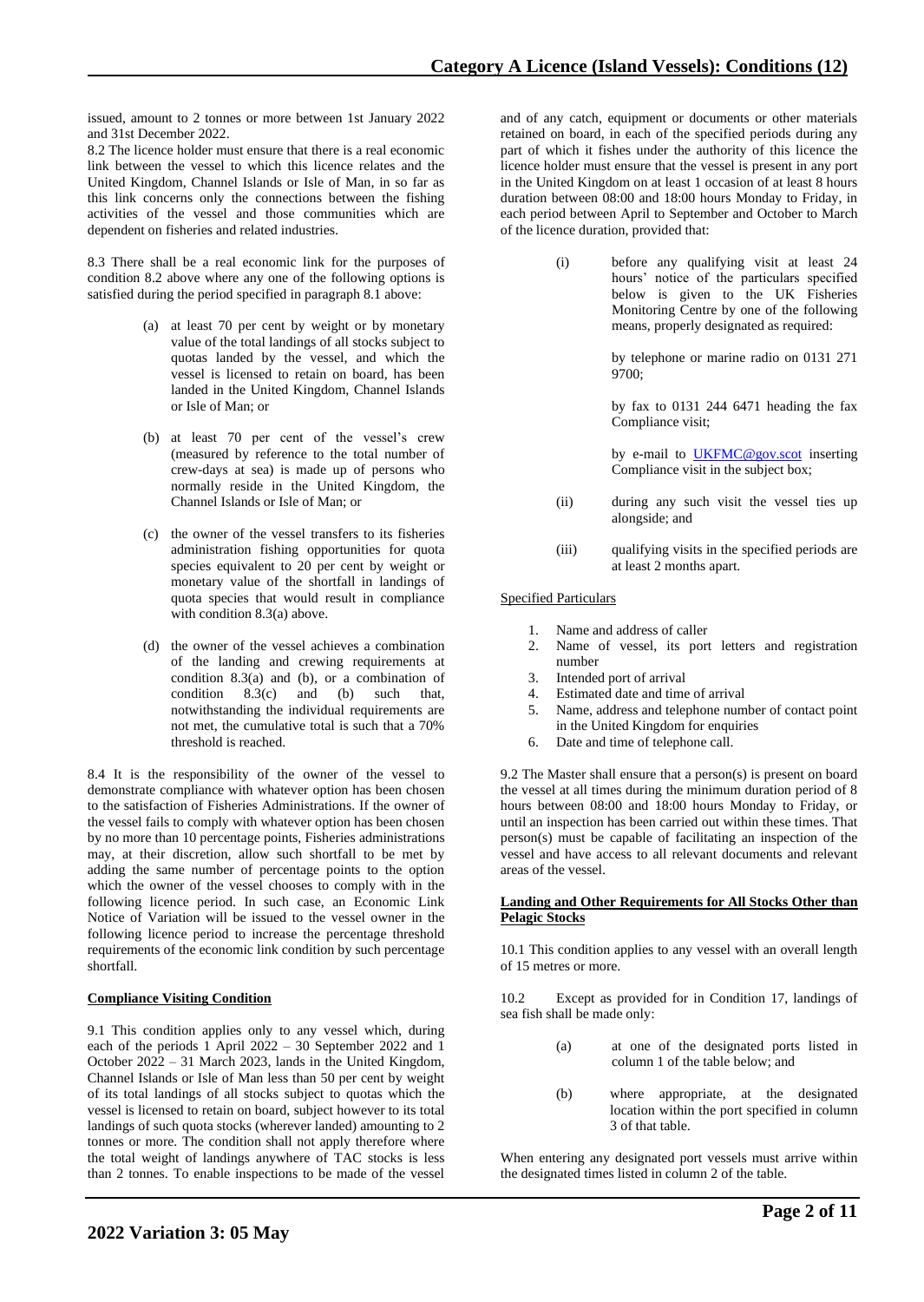| Column 1                                 |                                        | Column <sub>2</sub>                                      | Column 3                                                                                                                                                     | Column 4                                                                                                |  |  |
|------------------------------------------|----------------------------------------|----------------------------------------------------------|--------------------------------------------------------------------------------------------------------------------------------------------------------------|---------------------------------------------------------------------------------------------------------|--|--|
| Ports at which sea fish<br>may be landed | in port                                | Times during which vessels may arrive<br>(UK local time) | Location<br>(where<br>appropriate) within port<br>where sea fish may be<br>landed                                                                            | Location of logbook post<br>box                                                                         |  |  |
|                                          | To<br>From<br><b>ENGLAND AND WALES</b> |                                                          |                                                                                                                                                              |                                                                                                         |  |  |
| North Shields                            | 09:00 (Mon-Fri)                        | 23:00 (Mon-Fri)                                          |                                                                                                                                                              | On right hand side of<br>entrance to Auction Hall<br>Quaymaster's<br>to<br>next<br>Office.              |  |  |
| Whitby                                   | $23:00$ (Sun – Thur)                   | $07:00 (Mon-Fri)$                                        | Fish Quay                                                                                                                                                    | On market wall of office<br>block West of the Auction<br>Hall                                           |  |  |
| Scarborough                              | 23:00 (Sun - Thur)                     | $07:00 (Mon-Fri)$                                        | West Pier                                                                                                                                                    | On West facing wall of<br>office block West of the<br><b>Auction Hall.</b>                              |  |  |
| Humberside<br>(Hull<br>and<br>Grimsby)   | $18:00 (Sun - Thur)$                   | $07:00 (Mon-Fri)$                                        | Hull - North Side of Albert &<br>William Wright Dock<br>Grimsby - Fish Dock, Market<br>Quay                                                                  | On side wall, Marr Building,<br><b>St Andrews Dock</b><br>Entry to Bay 16, Grimsby<br>Yard Fish Market. |  |  |
| Lowestoft                                | 07:00 (Mon - Fri)                      | 16:00 (Mon - Fri)                                        | <b>Waveney Dock</b>                                                                                                                                          | Outside wall of fishmarket<br>near northern corner of<br>Waveney Dock.                                  |  |  |
| Shoreham                                 | 08:00 (Mon - Fri)                      | $16:00 (Mon-Fri)$                                        | Within the confines of the<br>harbour                                                                                                                        | On wall of Port Control<br>Office at lockgates                                                          |  |  |
| <b>Brixham</b>                           | 08:00 (Mon - Fri)                      | $20:00 (Mon-Fri)$                                        |                                                                                                                                                              | Set<br>in<br>MMO's<br>Fish<br>Laboratory Wall.                                                          |  |  |
| Plymouth                                 | 08:00 (Mon - Fri)                      | $20:00 (Mon-Fri)$                                        | Sutton harbour, New Fish<br>Market                                                                                                                           | On MMO Marine Office<br>Wall.                                                                           |  |  |
| Newlyn                                   | 08:00 (Mon-Fri)                        | 20:00 (Mon-Fri)                                          |                                                                                                                                                              | Outside of Harbour Master's<br>Office.                                                                  |  |  |
| Padstow                                  | 08:00 (Mon-Fri)                        | 20:00 (Mon-Fri)                                          |                                                                                                                                                              | South Quay, Padstow                                                                                     |  |  |
| Milford Haven Dock                       | 08:00 (Mon - Fri)                      | $17:00 (Mon-Fri)$                                        |                                                                                                                                                              | Outside of Auction Hall's<br>wall.                                                                      |  |  |
| Holyhead                                 | 08:00 (Mon-Fri)                        | 17:00 (Mon-Fri)                                          | <b>Fish Dock</b>                                                                                                                                             | On Wall of Dockmaster's<br>Office at South Quay                                                         |  |  |
| Fleetwood                                | $22:00$ (Sun - Thur)                   | 07:30 (Mon - Fri)                                        | Wyre Fish Dock                                                                                                                                               | Outside wall of Auction<br>Hall.                                                                        |  |  |
| Whitehaven                               | 09:00 (Mon – Fri)                      | $17:00 (Mon-Fri)$                                        | North Harbour on the Old<br>North Wall Quay adjacent to<br>the Ice Plant and on the<br>North Wall Quay adjacent to<br>the Fish Handling Facility<br>building | Outside the Fish Handling<br>Facility building<br>on the<br>North Wall Quay                             |  |  |

| Column 1                                 | Column 3                                                                    | Column 4                                                                                 |  |
|------------------------------------------|-----------------------------------------------------------------------------|------------------------------------------------------------------------------------------|--|
| Ports at which sea fish may be<br>landed | Location (where appropriate)<br>within port where sea fish<br>may be landed | Location of logbook post box                                                             |  |
| <b>SCOTLAND</b>                          |                                                                             |                                                                                          |  |
| Eyemouth                                 |                                                                             | Front of the Fishermen's Mutual Association building,<br>Harbour Road, Eyemouth TD14 5JA |  |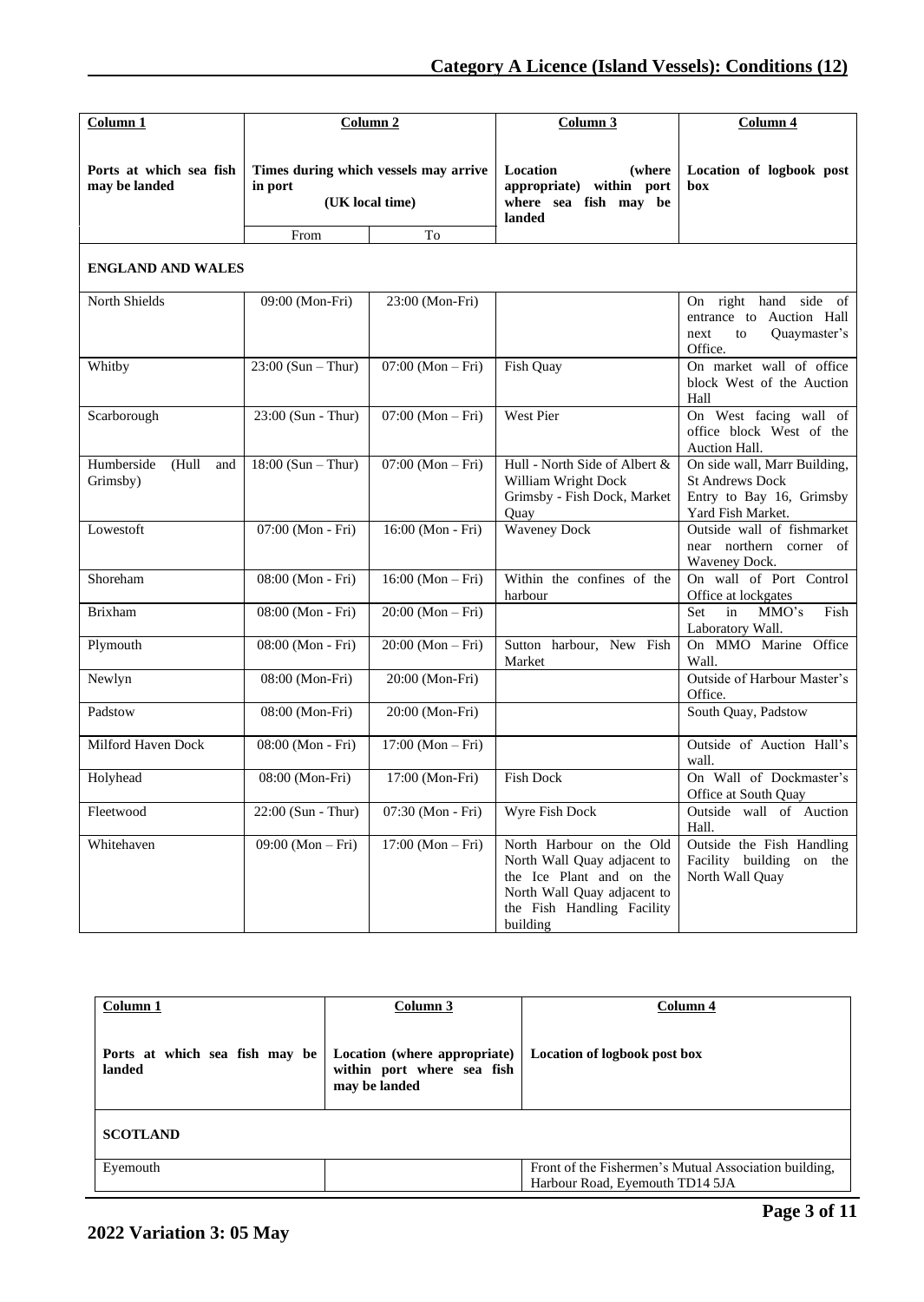| Pittenweem    | Fishmarket Ouay                                                                     | Inside fishmarket, by the notices on the rear wall of the<br>chilled area.                                     |
|---------------|-------------------------------------------------------------------------------------|----------------------------------------------------------------------------------------------------------------|
| Aberdeen      | $\mathcal{R}_{\mathcal{L}}$<br>Palmerston<br>Quay<br>Commercial Quay                | On North wall of Palmerston Quay fishmarket outside<br>Berthing Master's Office.                               |
| Peterhead     | Peterhead Harbour excluding<br>Peterhead Bay Harbour                                | Centrally on the seaward side of the new fishmarket on<br>Merchants Quay                                       |
| Fraserburgh   |                                                                                     | On quayside wall of 1st market between doors 9 and<br>10, about 20 metres on North side of the Faithlie Jetty. |
| <b>Buckie</b> |                                                                                     | On outside front wall of fishmarket next to the entrance<br>door.                                              |
| Lerwick       | All piers, quays and docks<br>within harbour limits excluding<br>those in Dales Voe | On seaward side of the Northmost end of fishmarket on<br>Alexandra Wharf.                                      |
| Scalloway     |                                                                                     | On seaward wall at the South end of the fishmarket.                                                            |
| Kirkwall      | East Pier, Kirkwall                                                                 | On external wall of North Isles Passenger Terminal<br>Building.                                                |
| Scrabster     |                                                                                     | On the outside front wall of Scrabster fishmarket.                                                             |
| Kinlochbervie | All quays lying to the North of<br>the ice factory quay                             | On the Southmost external wall of new fishmarket.                                                              |
| Lochinver     |                                                                                     | On the wall to the right of the fishmarket entrance.                                                           |
| Ullapool      |                                                                                     | North Facing wall at eastern end of Harbour Building                                                           |
| Stornoway     |                                                                                     | On West facing wall on the Fishmarket on<br>Esplanade Quay.                                                    |
| Portree       |                                                                                     | On lamp post outside Pier Master's Office.                                                                     |
| Mallaig       |                                                                                     | On wall of Prawnmarket adjacent to Whitefish market<br>entrance.                                               |
| Oban          |                                                                                     | On the seaward end of the Westward wall of the fish<br>market building.                                        |
| Campbeltown   |                                                                                     | On the seaward wall to the right of right-hand door of<br>the fishmarket next to a life buoy.                  |
| Troon         |                                                                                     | On the Pier-side wall of Troon fish market building.                                                           |
| Cullivoe      | Cullivoe Pier                                                                       | On the North side of the Ice Plant, adjacent to the Ice<br><b>Plant Control Box</b>                            |

| Column 1                                 |                          | Column 2                                                 | Column 3                                                                           | Column 4                                                                |  |
|------------------------------------------|--------------------------|----------------------------------------------------------|------------------------------------------------------------------------------------|-------------------------------------------------------------------------|--|
| Ports at which sea<br>fish may be landed | in port                  | Times during which vessels may arrive<br>(UK local time) | Location<br>(where)<br>appropriate) within port<br>where sea fish may be<br>landed | Location of logbook post<br>box                                         |  |
|                                          | From                     | To                                                       |                                                                                    |                                                                         |  |
| <b>NORTHERN IRELAND</b>                  |                          |                                                          |                                                                                    |                                                                         |  |
| Ardglass                                 | 09:00 (Mon - Fri)        | $21:00$ (Mon - Fri)                                      |                                                                                    | the<br>wall<br>of<br>On<br>the<br>fishmarket<br>and<br>port<br>office.  |  |
| Kilkeel                                  | 06:00 (Mon - Fri)        | 22:00 (Mon - Fri)                                        |                                                                                    | the<br>of<br>wall<br>the<br>On<br>fishmarket<br>and<br>port<br>office.  |  |
| Portavogie                               | 09:00 (Mon - Fri)        | 21:00 (Mon - Fri)                                        |                                                                                    | the<br>of<br>wall<br>On.<br>the<br>fishmarket<br>and<br>port<br>office. |  |
| Bangor <sup>1</sup>                      | $\overline{\phantom{0}}$ | $\overline{\phantom{a}}$                                 |                                                                                    |                                                                         |  |
| Ballycastle <sup>1</sup>                 |                          |                                                          |                                                                                    |                                                                         |  |
| Lisahally <sup>1</sup>                   |                          |                                                          |                                                                                    |                                                                         |  |

<sup>1</sup> Permitted landing port **only** for vessels with over 2 tonnes of either **cod** or **hake** on board to land. As usual arrivals of such vessels are subject to prior notification as specified in paragraphs 11.1 to 11.7.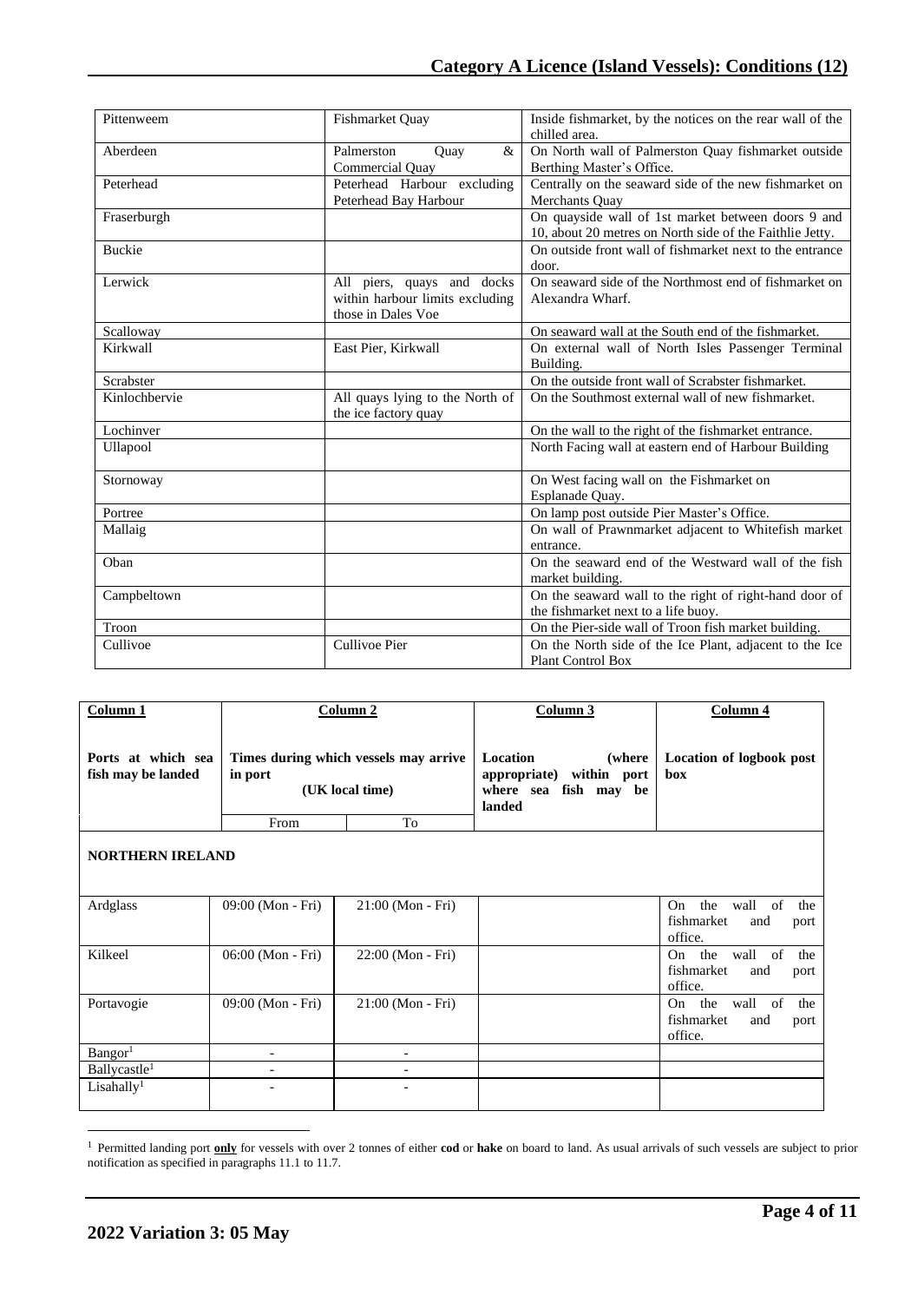11.1 The provisions of this paragraph apply to all vessels which:

> a) have an overall length of 15 metres or more; and b) have more than one tonne, live weight, in total on board of species for which a TAC has been set set or have on board more than one tonne, live weight, of scallops caught in ICES Divisions VII d, e and h; and c) intend to arrive at a port other than a designated port, or intend to arrive at a designated port outside designated times and locations;

Notification of the following information shall be given to the UK Fisheries Monitoring Centre by one of the following means, properly designated as required.

by telephone or marine radio on **0131 271 9700;**

by fax to **0131 244 6471** heading the fax Notice Arrival; by email to UKFMC@gov.scot inserting Notice Arrival in the subject box:

- (a) the name of the person making the call;
- (b) the name and registered number of the vessel for which authority to arrive in port is sought;
- (c) the port or location at which the vessel is to arrive;
- (d) the intended date and time (UK local time) of arrival in port;
- (e) details of the catch on board by species in kilogrammes live weight.

Such notifications shall be given at any time between:

(1) 4 and 24 hours prior to arrival in port where arrival will occur between 00:01 hours on Tuesday and 23:59 on Saturday; and

(2) 4 and 72 hours prior to arrival in port where arrival will occur between 00:01 hours on Sunday and 23:59 on Monday.

### **NOTE: Calls to the UK Fisheries Monitoring Centre will be recorded**

11.2 When all the information has been provided in accordance with paragraph 11.1 above by telephone or marine radio, an authorisation number will be issued by the UK Fisheries Monitoring Centre along with the recorded time of the authorisation and confirmation of the date and time after which the vessel may arrive at the nominated port or location. This information must be recorded in the comments section of the logsheet(s) relating to the sea fish before arrival in port. For the purposes of this paragraph "recorded time" means the date and time (in UK local time) of issue of the authorisation number recorded by the person issuing it.

11.3 When all the information has been provided in accordance with paragraph 11.1 above by fax or email, details of the authorisation number along with the recorded time of the authorisation and confirmation of the date and time after which the vessel may arrive at the nominated port or location will not automatically be transmitted to the vessel by the UK Fisheries Monitoring Centre. Further contact must be made with the Monitoring Centre by telephone or marine radio to obtain the authorisation number and authorised date and time of arrival in port which must then be recorded in the comments section of

the logsheet(s) relating to the sea fish before arrival in port. For the purposes of this paragraph "recorded time" means the date and time (in UK local time) of issue of the authorisation number recorded by the person issuing it.

11.4 Following the issue of an authorisation referred to above, the vessel must arrive at the nominated port or location within a period of 4 hours commencing from the date and time as confirmed in accordance with paragraph 11.2 or 11.3 above.

11.5 If, following the issue of an authorisation number, it is not possible to arrive at the nominated port or location within the time period specified in paragraph 11.4, authorisation to amend that period must be sought from the UK Fisheries Monitoring Centre. A further authorisation number shall be issued and this must be recorded in the comments section of the logsheet(s) (where applicable) relating to the current voyage. This paragraph shall not apply where the vessel is entering a designated port and expiry of the time limit specified in paragraph 11.4 occurs within designated arrival times at that port.

11.6 After the authorisation number and confirmation of the date and time of arrival has been issued, the vessel may go to another port or location. If that port, location of landing or time of arrival are not all designated in the table at paragraph 10.2 above, a further authorisation number must be obtained from the UK Fisheries Monitoring Centre by making a notification in accordance with paragraph 11.1. This information must be recorded in the comments section of the logsheet(s) (where applicable) relating to the sea fish, before the arrival of the vessel in port.

11.7 The vessel may not commence landing sea fish at the port or location communicated in terms of paragraph 11.1 any earlier than 4 hours from the time that the notification made under paragraph 11.1, 11.5 or 11.6 is recorded as having been received by the UK Monitoring Centre, whichever is the later, unless otherwise authorised by a British Sea Fishery Officer or Marine Enforcement.

12. This condition applies to all vessels which are required to submit a logbook other than by electronic means, landing sea fish at a designated port. Prior to commencing landing, the original (white) copy of the logbook, completed in accordance with Council Regulation (EC) No. 1224/2009, relating to the sea fish, shall be deposited in the box marked for this purpose and located in the port of landing as specified in column 4 of the table above, unless it has been handed to a British Sea Fishery Officer or Marine Enforcement Officer. A logbook submitted in this way shall be deemed to have been submitted in compliance with Council Regulation (EC) No. 1224/2009.

## **Additional Landing and Other Requirements for Hake, Megrim and Anglerfish**

13.1 The master of any British fishing vessel wishing to land more than 1 tonne, live weight, in combination of hake, megrim or anglerfish taken from ICES Sub Area VI or VII, at any port other than a United Kingdom port shall, on completion of fishing operations in ICES Sub Area VI or VII and before exiting the area, notify the UK Fisheries Monitoring Centre with the following information:

(i) the name and registered number of the vessel;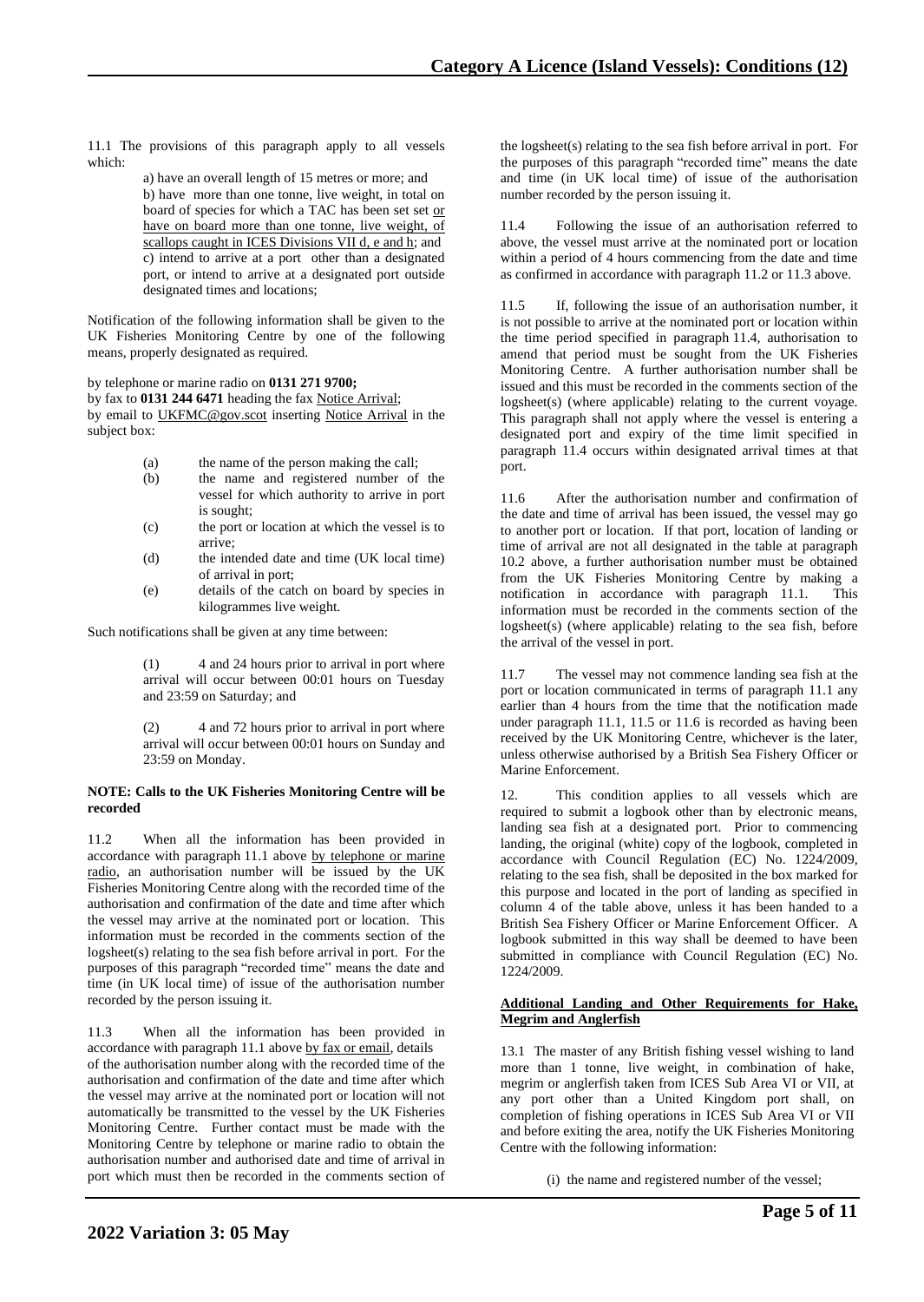(ii) the name of the master of the vessel;

(iii) the current position of the vessel (latitude and longitude) within Sub Area VI or VII;

(iv) the intended country, port and date of landing;

(v) the amount of all species, including hake, megrim and anglerfish on board, recorded in the vessel's logbook, together with ICES sub area of capture at the time of the notification.

13.2 Notice, under this condition, shall be made to the UK Monitoring Centre by one of the following means, properly designated as required:

by telephone or marine radio on **0131 271 9700**;

by fax from a landline connection only to **0131 244 6471** heading the fax hke/lez/anf;

by e-mail to UKFMC@gov.scot, inserting hke/lez/anf in the subject box.

The owner, charterer or representative may forward notifications on the master's behalf.

13.3 An acknowledgement of notifications by fax and e-mail will be given and which should be retained on board the vessel. Fisheries Administrations may require the fishing vessel either to go to a specified position and rendezvous with a Fishery Protection Vessel or proceed to a UK port, for inspection.

### **Trans-shipment of Pelagic Stocks**

*Note: for the purposes of this licence "pelagic species" means fish of any of the following descriptions:* 

*Mackerel (Scomber scombrus), Herring (Clupea harengus), Sprat (Sprattus sprattus), Pilchard (Sardina pilchardus), Horse Mackerel (Trachurus trachurus) and Blue Whiting (Micromesistius poutassou).*

14.1 Subject to paragraphs 14.3 and 14.4 below, herring and mackerel taken under the authority of this licence shall only be trans-shipped to a licensed receiving vessel at the following ports:

Ullapool inside harbour limits

 Mallaig inside a line drawn between Harbour Point (57°0'25"N,5°49'45"W) and An Fhaochag (57°3'50"N,5°47'25"W) and the parallel of latitude 57°N (Loch Nevis)

Lerwick inside harbour limits

Fraserburgh the area enclosed by a line due north from Kinnaird Head Lighthouse (57° 41' 54"N, 2° 0' 08"W) to a point (57° 42' 54"N, 2° 0' 08" W) then due south east to a point (57° 42' 04"N, 1° 56' 21" W) and then south to Cairnbulg Briggs Light (57° 41' 06"N, 1° 56' 21"W)

Peterhead inside harbour limits

 Falmouth inside a line drawn between Rosemullion Head and Zone Point

 Plymouth inside a line drawn between Pemberknowse Point (50° 19.8'N, 4° 12'W) and Andurn Point (50° 19.6'N, 4° 7.2'W)

| Weymouth<br>Harbour Master | within the jurisdiction of the       |
|----------------------------|--------------------------------------|
| Blyth                      | inside harbour limits                |
| Port of Tyne               | inside Port of Tyne authority limits |

14.2 Prior to the commencement of trans-shipment to a licensed receiving vessel, the quantity of fish on board shall be notified to the local Fishery or Marine Officer and be made available for inspection.

14.3 Herring caught in ICES Divisions IVa and IVb shall only be trans-shipped in Scotland at Lerwick, Fraserburgh and Peterhead. Herring caught in ICES Division Vb and Sub Areas VI and VII shall only be trans-shipped in Scotland at Mallaig and Ullapool.

14.4 Mackerel shall only be trans-shipped in Scotland at Ullapool or Lerwick.

15. The vessel to which this licence relates shall not trans-ship mackerel, herring, sprats, pilchards or horse mackerel to any vessel other than a vessel licensed to receive trans-shipped fish of those species.

### **Restrictions on dredges**

16.1 Any dredge carried on board or used by a vessel in ICES Divisions VIId,e,f and h, must comply with the following requirements:

- (a) it must consist of a frame which does not exceed 0.85 metres in width (where width is the maximum external measurement across the front of the dredge);
- (b) it must comprise a functioning spring-loaded tooth bar which must be operational and moveable. It must not contain a fixed tooth bar;
- (c) there must be no attachments to the rear, top or inside of the dredge, nor shall it contain either a diving plate or other similar device;
- (d) the weight of the complete dredge including belly, back and all fittings shall not exceed 150 kgs.

16.2 Notwithstanding paragraph 16.1 but subject to paragraph 16.3, a vessel in ICES Divisions VIId,e,f and h, may carry a dredge not complying with paragraph 16.1 provided such dredge is disconnected from the towing bar and is either securely lashed to some part of the superstructure or stowed and may not readily be used.

16.3 A vessel in ICES Divisions VIId,e,f and h, shall not carry or use dredges which comply with paragraph 16.1 above whilst having on board any dredges which do not meet the requirements of that paragraph.

16.4 The restrictions in paragraph 16.1 and 16.2 do not apply to any vessel fishing with dredges only in areas which are shellfish production areas for the purpose of the Food Safety (Fishery Products and Live Shellfish) (Hygiene) Regulations 1998 or to vessels which on any voyage or fishing trip are only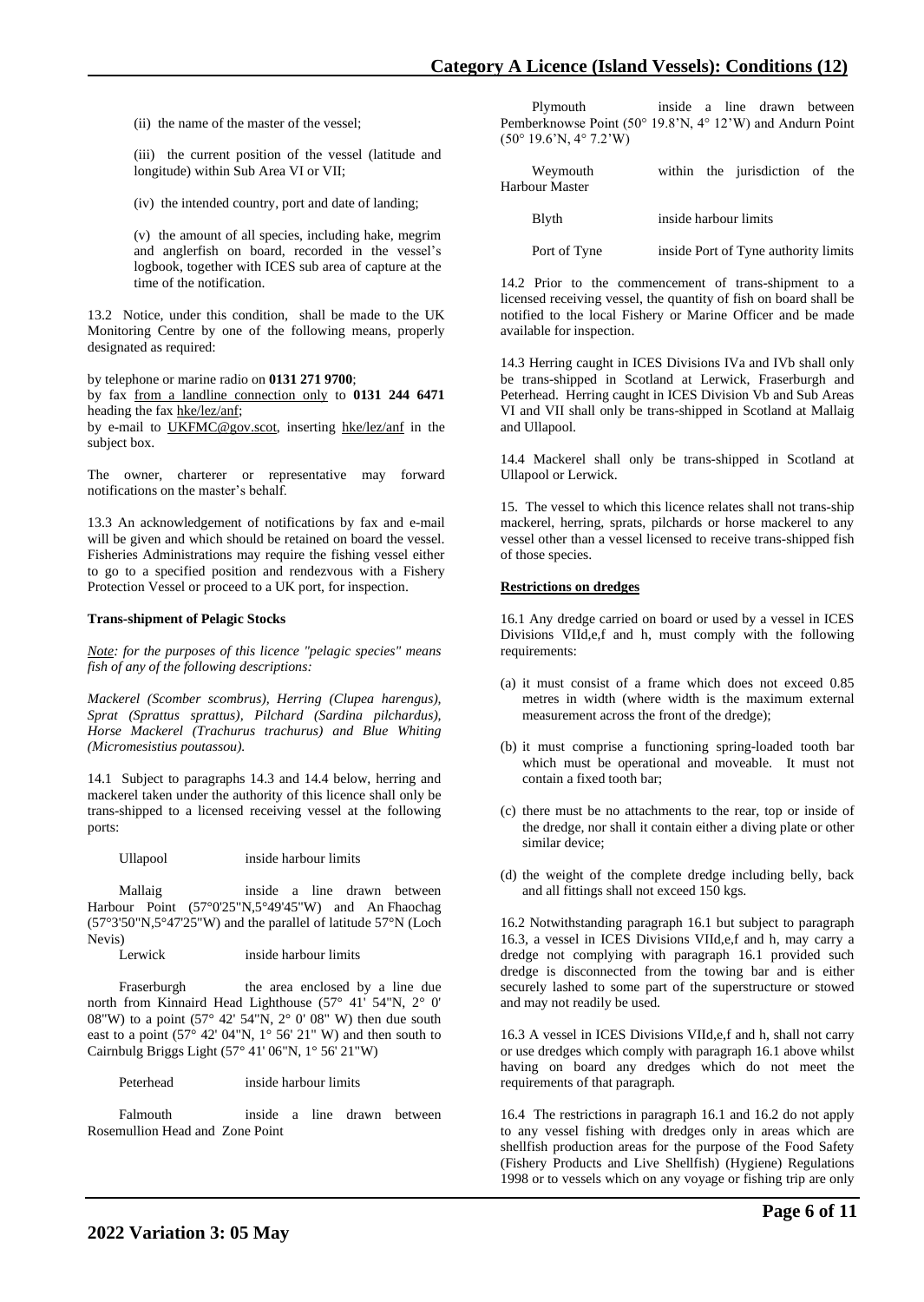fishing for and retaining on board 'seed' mussel for relaying into classified shellfish production areas.

### **Prohibition on the Deployment of Mechanical Dredging Gear in the Solway Firth**

17.1 The vessel to which this licence relates is prohibited, at all times, from deploying mechanical dredging gear in that area of the Solway Firth, defined as those portions of the shore and bed of the sea, the estuaries and the tidal rivers, which lie within the area bounded by the mean high-water mark of ordinary spring tides, by a straight line extending due East from the Isle of Whithorn, at a point 54°41′46″ North latitude and 04°22′00″ West longitude and by the line referred to in article 3(b)(i) of the Scottish Adjacent Waters Boundaries Order 1999 (S.I. 1999/1126)

17.2 While the vessel is in the specified area, any mechanical dredging gear carried on board the vessel, must be properly stored and secured in such a way, that it may not be used readily and to avoid any doubt of its deployment in the water.

#### **Prohibition on fishing with trawls and dredges in specified areas in Lochs Duich, Long and Alsh**

18.1 Subject to paragraphs 18.2 and 18.3, the vessel to which this licence relates is prohibited, at all times, from fishing with a trawl or dredge (including a suction dredge) in that area of Lochs Duich, Long and Alsh, being the area of waters bounded sequentially by:

― a straight line drawn from a point on Skye (Rubhna na h-Airde Glaise) at 57˚ 16.364N, 005˚ 46.010W; then to 57˚ 16.590N 005˚ 46.105W; then to 57˚ 16.850N 005˚ 44.335W, then to a point on the mainland (Skye bridge) at 57˚ 16.871N 005˚ 43.976W; then along the coastline of the mainland to point 57˚ 13.546N 005˚ 39.125W (near Sgeir nan Laogh); then to a point on Skye at 57˚ 13.522N 005˚ 39.789W (near Kylerhea); and then finally along the coastline of Skye to 57˚ 16.364N 005° 46.010W (Rubhna na h-Airde Glaise)<sup>2</sup>.

18.2 The prohibition in paragraph 18.1 does not apply to fishing with a trawl or dredge (including a suction dredge) within the area of waters within Loch Alsh bounded by straight lines drawn from point 57˚ 15.889N 005˚ 42.630W and sequentially joining the following geographical co-ordinates:

57˚ 16.706N 005˚ 42.005W; 57˚ 16.703N 005˚ 39.865W; 57˚ 16.850N 005˚ 39.321W; 57˚ 16.851N 005˚ 38.742W; 57˚ 16.417N 005˚ 37.975W; 57˚ 16.334N 005˚ 36.969W; 57˚ 16.502N 005˚ 36.396W; 57˚ 16.323N 005˚ 36.059W; 57˚ 15.998N 005˚ 35.381W; 57˚ 15.390N 005˚ 36.880W; 57˚ 15.371N 005˚ 37.351W; 57˚ 16.151N 005˚ 39.012W; 57˚ 16.132N 005˚ 41.140W; and finally 57˚ 15.889N 005˚ 42.630W.

18.3 The prohibition in paragraph 18.1 does not apply to fishing with a trawl within the area of waters within Loch Duich bounded by straight lines drawn from point 57˚ 16.107N 005˚ 30.791W and sequentially joining the following geographical co-ordinates:

57˚ 15.944N 005˚ 30.579W; 57˚ 15.431N 005˚ 29.559W; 57˚ 15.208N 005˚ 28.763W; 57˚ 14.541N 005˚ 28.101W; 57˚ 14.356N 005˚ 27.629W; 57˚ 14.356N 005˚ 28.654W; 57˚ 14.551N 005˚ 28.830W; 57˚ 15.012N 005˚ 29.713W; 57˚ 16.035N 005˚ 30.959W; and finally 57˚ 16.107N 005˚ 30.791W;

18.4 While the vessel is within the area specified in paragraph 18.1 but is outwith the areas specified in paragraphs 18.2 and 18.3, any trawl or dredge (including any suction dredge) carried on board the vessel must be properly lashed and stowed in such a way that it may not be used readily and to avoid any doubt of its deployment in the water.

## **Deep-sea Species**

19. For the purposes of this licence, 'deep-sea species' means sea fish of any of the following descriptions:-

Black scabbardfish *(Aphanopus carbo)* Alfonsinos *(Beryx spp.)* Roundnose grenadier *(Coryphaenoides rupestris)* Orange roughy *(Hoplostethus atlanticus)* Red seabream *(Pagellus bogaraveo)*

When referring to Deep Sea Sharks this shall relate to the following:

Deep-water catsharks *(Apristurus spp.)* Frilled shark *(Chlamydoselachus anguineus)* Gulper shark *(Centrophorus granulosus)* Leafscale gulper shark *(Centrophorus squamosus* Portuguese dogfish *(Centroscymnus coelolepis)* Longnose velvet dogfish *(Centroscymnus crepidate)* Black dogfish *(Centroscyllium fabricii)* Birdbeak dogfish *(Deania calceus)* Kitefin shark *(Dalatias licha)* Greater lanternshark *(Etmopterus princeps)* Velvet belly *(Etmopterus spinax)* Blackmouth dogfish (Galeus melastomus) Mouse catshark *(Galeus murinus)* Bluntnose Six-gilled shark *(Hexanchus griseus)* Sailfin roughshark (Sharpback shark) *(Oxynotus paradoxus)* Knifetooth dogfish *(Scymnodon ringens)* Greenland shark *(Somniosus microcephalus)*

## **Effort control: Cod in VIId**

20. The vessel may not be absent from port and present in the part of ICES area VIId as authorised by this licence whilst carrying on board any of the fishing gear specified in condition 21, unless the owner, master, or his representative has been authorised in writing by the appropriate UK fisheries administration in accordance with Article 7 of Council Regulation (EC) 1224/2009.

<sup>2</sup> All co-ordinates in this condition are on WGS84 datum and are accurate at a scale of 1:10,000.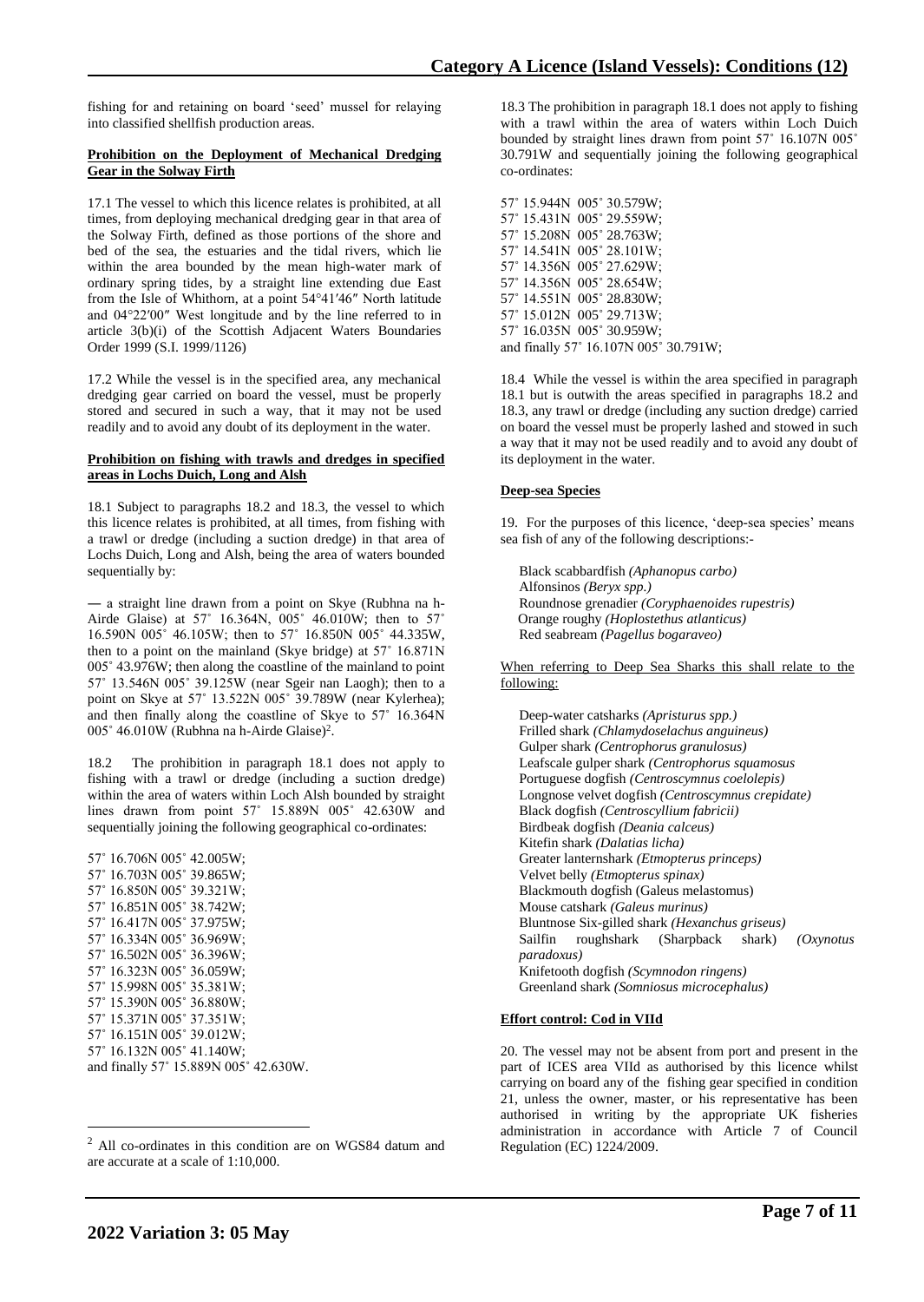The vessel must at all times comply with the rules for cod in VIId as published by the Marine Management Organisation on its website

[https://www.gov.uk/government/publications/manage-your](https://www.gov.uk/government/publications/manage-your-fishing-effort-cod-in-ices-area-viid)[fishing-effort-cod-in-ices-area-viid](https://www.gov.uk/government/publications/manage-your-fishing-effort-cod-in-ices-area-viid)

21. Regulated fishing gear in ICES area VIId:

**Vessels with eligibility may use any of the following gears:**

(a) bottom trawls and seines (OTB, OTT, PTB, SDN, SSC, SPR) of mesh:

(i) equal to or larger than 100 mm; (TR1)

(ii) equal to or larger than 70 mm and less than 100 mm; (TR2)

(iii) equal to or larger than 16 mm and less than 32 mm; (TR3)

(b) beam trawls (TBB) of mesh:

(i) equal to or larger than 120 mm; (BT1)

(ii) equal to or larger than 80 mm and less than 120 mm; (BT2)

(c) gill nets, entangling nets (GN); (GN1)

(d) trammel nets (GT); (GT1)

(e) longlines (LL); (LL1)

# **Effort control: Real Time Closures and Seasonal Closures**

22.1 A vessel authorised to fish in the cod recovery zone in accordance with condition 20 above must not be present in an area specified in paragraphs 22.4, 22.5, 22.6 and 22.7 below, other than when transiting at a speed of more than six knots (except in the case of force majeure or adverse conditions).

22.2 (a) For vessels participating in MMO fully documented 'catch quota' trials (and not subject to 22.2(a)), paragraph 22.1 shall not apply in respect of the areas specified in paragraphs 22.4 and 22.5.

(b) If a vessel participating in MMO fully documented 'catch quota' trials is pair trawling with a vessel administered by Marine Scotland, 23.2 shall not apply.

22.3 In the case of force majeure or adverse conditions, the master must immediately inform the UK Fisheries Monitoring Centre.

22.4 For the purposes of paragraph 22.1 above, the following real time closure areas apply:

| <b>RTC</b><br>$\bf No$ | <b>Closed until</b><br>$23:59$ on | Latitude and<br>longitude<br>coordinates |  |
|------------------------|-----------------------------------|------------------------------------------|--|
|                        |                                   |                                          |  |

22.5 For the purposes of paragraph 22.1 above, the following real time closure areas issued by Marine Scotland apply:

| <b>RTC</b><br>N <sub>0</sub> | <b>Closed until</b><br>$23:59$ on | <b>Latitude and</b><br>longitude<br>coordinates |  |
|------------------------------|-----------------------------------|-------------------------------------------------|--|
|                              |                                   |                                                 |  |

22.6 For the purposes of paragraph 22.1, the following seasonal closure areas apply during the period  $1<sup>st</sup>$  January –  $30<sup>th</sup>$  April of each year:

| <b>Closure number</b> | <b>Coordinates and description</b>                                                                                                                            |
|-----------------------|---------------------------------------------------------------------------------------------------------------------------------------------------------------|
|                       | Seasonal closure 1 $\begin{bmatrix} 52'41.000'N & 003'18.000'E - circle of 10 \\ nautical miles from this point \end{bmatrix}$                                |
|                       | Seasonal closure 2 $\begin{bmatrix} 52'10.500' \text{N} & 002'50.750' \text{E} - \text{circle of } 10 \\ \text{nautical miles from this point} \end{bmatrix}$ |

22.7 For the purposes of paragraph 22.1 above, the following real time closure areas issued by Marine Scotland apply. The areas set out in the table below shall be closed for all gear, except pelagic gear (purse seines and trawls), during the identified period:

| Closure<br>number     | <b>Coordinates and description</b>                                                                                                                                                                                                             | Closed<br>between                                                           |
|-----------------------|------------------------------------------------------------------------------------------------------------------------------------------------------------------------------------------------------------------------------------------------|-----------------------------------------------------------------------------|
|                       |                                                                                                                                                                                                                                                |                                                                             |
| Seasonal<br>closure 1 | <b>Long Hole</b><br>59° 07.35'N, 0° 31.04'W<br>59° 03.60'N, 0° 22.25'W<br>58° 59.35'N, 0° 17.85'W<br>58° 56.00'N, 0° 11.01'W<br>58° 56.60'N, 0° 08.85'W<br>58° 59.86'N, 0° 15.65'W<br>59° 03.50'N, 0° 20.00'W<br>59° 08.15'N, 0° 29.07'W       | 00:00<br>1 <sub>st</sub><br>January<br>23:59<br>31st<br>March               |
| Seasonal<br>Closure 2 | Papa Bank<br>59° 56'N, 03° 08'W<br>59° 56'N, 02° 45'W<br>59° 35'N, 03° 15'W<br>59° 35'N, 03° 35'W                                                                                                                                              | 00:00<br>1st<br>January<br>23:59<br>15 <sub>th</sub><br>March               |
| Seasonal<br>Closure 3 | <b>North West Sule</b><br>59° 22.130'N, 4° 52.000'W<br>59° 13.000'N, 4° 52.000'W<br>59° 13.000'N, 5° 28.000'W<br>59° 16.850'N, 5° 28.000'W                                                                                                     | 00:00<br>1 <sub>st</sub><br>February<br>23:59<br>31st<br>March              |
| Seasonal<br>Closure 4 | <b>Firth of Clyde</b><br>part of ICES statistical<br>That<br>rectangle 39E4 which lies to the<br>east of the Kintyre peninsula and<br>to the north of a straight line<br>between<br>55°18'18"N, 05°38'50"W, and<br>55°00'30"N, 05°09'24"W, and | 00:00<br>14 <sub>th</sub><br>February<br>30 <sub>th</sub><br>23:59<br>April |
| Seasonal<br>closure   | part of ICES statistical<br>That<br>rectangle 39E4 which lies to the<br>north of a straight line between<br>55°17'57"N, 05°47'54"W and<br>4 55°00'00"N, 05°21'00"W and                                                                         | 00:00<br>14th<br>February<br>23:59<br>30th<br>April                         |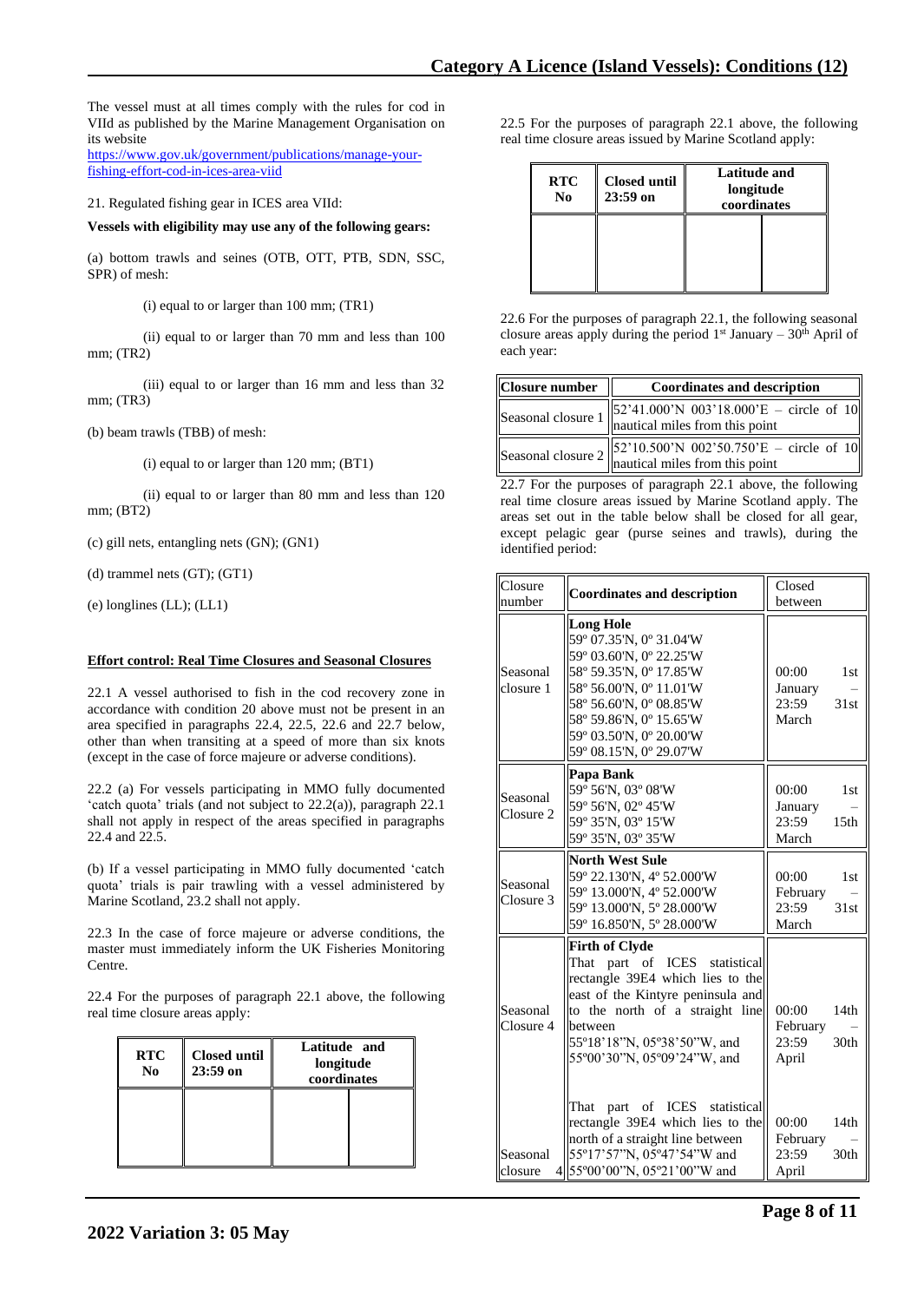|                       | continued to the south of a straight line<br>between<br>55°18'18"N, 05°38'50"W and<br>55°00'30"N, 05°09'24"W.                                                 |                                                          |
|-----------------------|---------------------------------------------------------------------------------------------------------------------------------------------------------------|----------------------------------------------------------|
| Seasonal<br>Closure 5 | <b>Stanhope Ground</b><br>60° 10'N, 01° 45'E<br>60° 10'N, 02° 00'E<br>$60^{\circ}$ 25'N, $01^{\circ}$ 45'E<br>60° 25'N, 02° 00'E                              | 00:00<br>1st<br>January $-30$ th<br>April                |
| Seasonal<br>Closure 6 | <b>Foula Deeps</b><br>60° 17.5'N, 01° 45'W<br>$60^{\circ}$ 11.0'N, 01 $^{\circ}$ 45'W<br>60° 11.0'N, 02° 10'W<br>60° 20.0'N, 02° 00'W<br>60° 20.0'N, 01° 50'W | 00:00<br>1 <sub>st</sub><br>November<br>31st<br>December |
| Seasonal<br>Closure 7 | <b>East of Fair Isle</b><br>59° 40'N, 01° 23'W<br>59° 40'N, 01° 13'W<br>59° 30'N, 01° 20'W<br>59° 10'N, 01° 20'W<br>59° 10'N, 01° 28'W<br>59° 30'N, 01° 28'W  | 00:00<br>1 <sub>st</sub><br>January $-15$ th<br>March    |

22.8 When fishing in the waters of another UK fisheries administration (other than Scotland), paragraph 22.1 also applies to an area closed by the relevant fisheries administration for those waters.

22.9 It is the responsibility of the master to ascertain, before going to sea, which areas have been closed by other fisheries administrations.

# **Effort Control: Sole Recovery Zone**

23.1 The vessel may not be absent from port and present in the part of ICES area VIIe authorised by this licence whilst carrying on board one of the following regulated fishing gears:

beam trawls of mesh size equal to or greater than 80 mm;

unless the owner, master, or his representative, has been authorised in writing by the appropriate UK fisheries administration in accordance with article 7 of Council Regulation (EC) 1224/2009.

23.2 The vessel must at all times comply with the sole recovery zone rules published by the Marine Management Organisation on its website [https://www.gov.uk/government/publications/manage-your-](https://www.gov.uk/government/publications/manage-your-fishing-effort-sole-recovery-zone/sole-recovery-zone-rules)

[fishing-effort-sole-recovery-zone/sole-recovery-zone-rules.](https://www.gov.uk/government/publications/manage-your-fishing-effort-sole-recovery-zone/sole-recovery-zone-rules)

If the vessel is also authorised through a separate licence to be present in the EU part of ICES area VIIe any sole days allocated will be for the whole of VIIe combined rather than in addition to the allocation in UK waters.

# **Single Area Licencing**

24.1 Where the vessel deploys beam trawls within that part of British Fishery Limits which falls within ICES area 7e east of 5 degrees west ('the relevant area'), it may not fish in any other ICES area within British Fishery Limits during the same voyage. For any voyage where beam trawls are deployed in the

relevant area the vessel must depart from and return to (and only to) a UK port.

24.2 The vessel shall be exempt from the provisions in condition 24.1 provided the following requirements are met;

- The master, owner or (where appropriate) the charterer vessel contacts the UKFMC at least 4 hours and no more than 8 hours prior to entry into the area in the relevant area and, if requested, facilitates an inspection of the vessel at a position and time provided by the MMO FMC Operations team, prior to commencing fishing operations;. and,
- b. The master, owner or (where appropriate) the charterer vessel contacts the UKFMC at least 4 hours and no more than 8 hours before leaving the relevant area and, if requested, facilitates an inspection of the vessel at a position and time provided by the MMO FMC Operations team, before leaving the relevant area.

24.3 The notification at 24.2(a) shall contain the following information:

- a. Subject heading: NOTIFICATION OF ENTRY INTO SOLE RECOVERY ZONE RELEVANT AREA
- b. The name, external identification, and international radio call sign of the vessel;
- c. The name of the master of the vessel;
- d. Date/time/location of intended entry into the area and the intended commencement of fishing activity in the relevant area in the following format:
	- i. in respect of the position of entry, the approximate latitude and longitude of the position at which the vessel will enter the area, and
	- ii. in respect of intended fishing grounds, the ICES statistical rectangles in which fishing operations will be commenced.
- e. The total quantity of sole retained on board in kilograms live weight.

24.4 The notification at 24.2(b) shall contain the following information:

- a. Subject heading: NOTIFICATION OF EXIT FROM SOLE RECOVERY ZONE RELEVANT AREA
- b. The name, external identification, and international radio call sign of the vessel;
- c. The expected date/time/location of exiting the relevant area.
- d. The total quantity of sole retained on board in kilograms live weight.

24.5 If, at the point the vessel enters the area the quantity of sole retained on board is different to the quantity reported in accordance with condition 24.3(e) above then the master, owner or (where appropriate) the charterer of the vessel must immediately, and before commencing fishing operations, notify the UKFMC of the quantity of sole retained on board.

24.6 The vessel may not be present in the relevant area whilst carrying beam trawls on board other than in accordance with condition 24.1 and 24.2 or when transiting at a speed of greater than six knots (except in the case of force majeure or adverse conditions) or when in port. Beam trawls carried on board the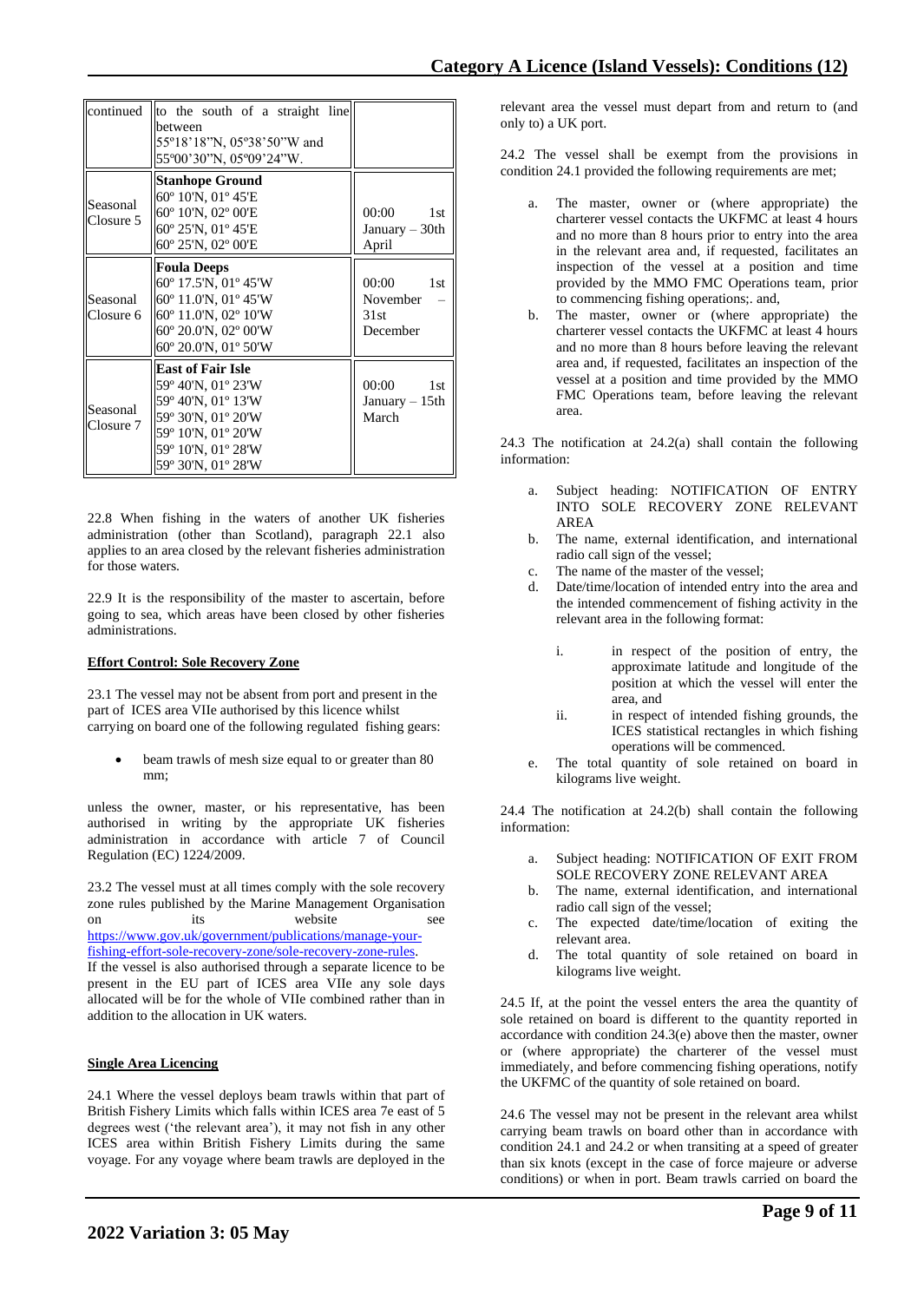vessel must be properly lashed and stowed in such a way that it may not be used readily and to avoid any doubt of its deployment in the water.

## **Dogger Bank Scallop Fishery Closure**

25.1 The vessel may not be present in the area described below whilst carrying dredges on board other than when transiting at a speed of more than six knots (except in the case of force majeure or adverse conditions).

| Point          | Latitude         | Longitude                |
|----------------|------------------|--------------------------|
| 1              | 55° 11′ 42.08″ N | 1° 36' 44.33" E          |
| 2              | 55° 29′ 54.67″ N | 2° 54' 13.37" E          |
| 3              | 55° 29′ 1.35″ N  | $3^{\circ}$ 15' 1.21" E  |
| $\overline{4}$ | 54° 22′ 34.78″ N | $2^{\circ}$ 45' 45.53" E |
| 5              | 54° 18′ 14.87″ N | 2° 43' 14.79" E          |
| 6              | 54° 16′ 0.07″ N  | $2^{\circ}$ 31' 55.66" E |
| 7              | 54° 14′ 20.45″ N | $2^{\circ}$ 22' 39.16" E |
| 8              | 54° 17′ 38.18″ N | $2^{\circ}$ 0' 5.77" E   |
| 9              | 54° 29′ 26.25″ N | $1^{\circ}$ 16' 38.33" E |
| 10             | 54° 49' 7.89" N  | $1^{\circ}$ 8' 7.69" E   |
| 11             | 55° 3′ 33.3″ N   | 1° 19' 37.24" E          |

25.2 Vessels transiting through the area referred to in condition 25.1 and which are carrying dredges must ensure that, for the entire duration of the period in the area referred to in that condition, the dredges are disconnected from the towing cable and unable to be deployed.

25.3 In the case of force majeure or adverse conditions, the master must immediately inform the UK Fisheries Monitoring Centre.

# **UK Celtic Sea Technical Measures**

26.1 Where the vessel fishes using bottom otter trawls or bottom seines (OTB, OTT, OT, PTB, PT, SSC, SDN, SPR, SX, SV, TBN, TBS, TB, TX) in those parts of British fishery limits which fall within the Celtic Sea Protection Zone it must use a codend<sup>3</sup> with minimum 110 mm mesh size and fitted with a square mesh panel with 120 mm minimum mesh size.

26.2 Where the vessel fishes using otter trawls or bottom seines in those parts of British fishery limits which fall within ICES divisions 7e-j other than those referred to in condition 26.1 above, it must use a codend with minimum 100 mm mesh size, and when fishing west of longitude 5° W it must also use a square mesh panel with minimum 100 mm mesh size.

26.3 Where the vessel fishes using otter trawls or bottom seines in ICES divisions 7e-J it must use a codend that is constructed of a single twine of a maximum of 6 mm or a double twine of a maximum of 4mm.

26.4. Where the vessel fishes using otter trawls or bottom seine in ICES divisions 7e-j, other than when targeting nephrops, it must not use or carry on board a strengthening bag<sup>4</sup>.

26.5. The obligation in condition 26.1 does not apply to a vessel which fishes using otter trawls or bottom seines in ICES division 7f within 12 nautical miles of the baseline from which the breadth of the territorial sea adjacent to the United Kingdom is measured, which must instead use a codend with minimum 100 mm mesh size and square mesh panel with minimum 100 mm mesh size.

26.6. The obligation in conditions 26.1 and 26.2 do not apply to a vessel whose catch comprises 5% or more of nephrops, which must instead use any one of the following gear configurations: (a) a codend of at least 80mm mesh size coupled with a 300 mm square mesh panel (for vessels in excess of 12 metres in length) or a 200 mm square mesh panel (for vessels below 12 metres in length);

(b) Seltra panel;

(c) Sorting grid with a 35 mm bar spacing;

(d) 100 mm codend with a 100 mm square mesh panel;

(e) Dual codend with the uppermost codend constructed with T90 mesh of at least 90 mm and fitted with a separation panel with a maximum mesh size of 300 mm.

26.7. The obligation in condition 26.1 does not apply to a vessel whose catch comprises more than 55% of whiting, or 55% of anglerfish, hake or megrim combined, which must instead use a codend with minimum 100 mm mesh size and square mesh panel with minimum 100 mm mesh size.

26.8. The obligation in condition 26.1 does not apply to a vessel which fishes solely in ICES division 7f to the east of longitude 5° West and whose catch comprises less than 10 % gadoids (*Gadidae*), which must instead use a codend with minimum 80 mm mesh size and a square mesh panel with minimum 120 mm mesh size.

26.9. The obligation in condition 26.1 or condition 26.5 does not apply to a vessel which fishes west of longitude 5° West, in ICES divisions 7e, or in ICES division 7f within 12 nautical miles of the baseline from which the breadth of the territorial sea adjacent to the United Kingdom is measured, provided that the vessel instead uses a 100mm single twine codend with maximum 5mm twine thickness.

26.10 By way of derogation to points 26.1, 26.2 and 26.5 – 26.9 above, vessels of 12m or less and an engine power of 221kw or less fishing within 12nm of the United Kingdom in ICES area 7e east of 5° West, may fish in accordance Regulation (EU) 2019/1241 of the European Parliament and of the Council of 20 June 2019 on the conservation of fisheries resources and the protection of marine ecosystems through technical measures.

26.11. For the purposes of this condition, the Celtic Sea Protection Zone shall mean ICES divisions 7f, 7g, that part of ICES division 7h which is north of latitude 49° 30' N and that part of ICES division 7j which is north of latitude 49° 30' North and east of longitude 11° W.

26.12. Square mesh panels as referred to in this condition shall be placed into the top panel of the codend. The rearmost edge of the square mesh panel, which is the part closest to the codline, shall be no more than 9 metres from the codline.

<sup>&</sup>lt;sup>3</sup> Including any extension piece attached thereto.

<sup>4</sup> As defined by Article 6 of Commission Regulation (EEC) No 3440/84 of 6 December 1984 on the attachment of devices to trawls, Danish seines and similar nets.